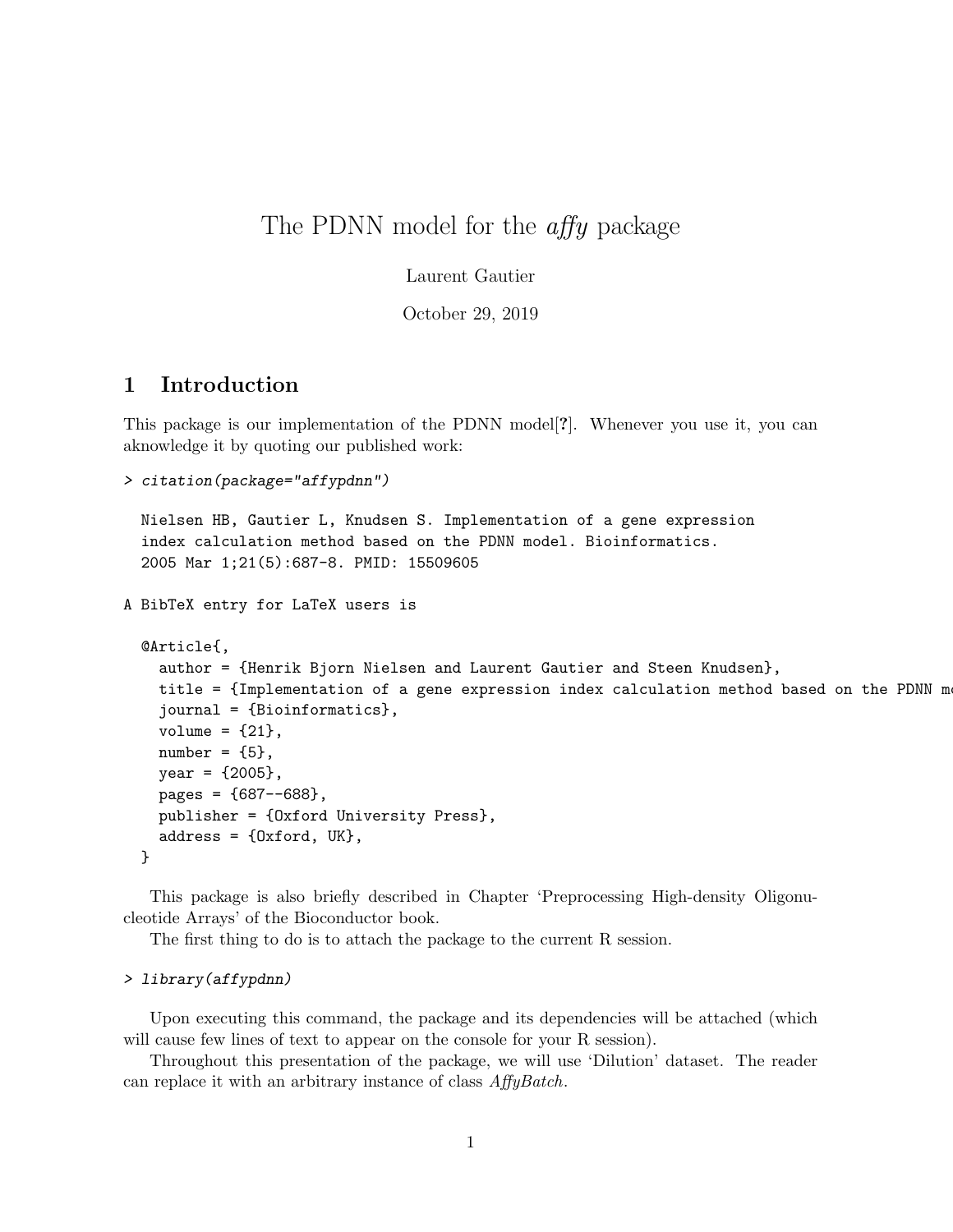```
> library(affydata)
```

```
Package LibPath Item Item
[1,] "affydata" "/home/biocbuild/bbs-3.10-bioc/R/library" "Dilution"
    Title
[1,] "AffyBatch instance Dilution"
> data(Dilution)
> afbatch <- Dilution
```
We decomposed the model of Zhang *et al.* in such a way that it fits the simple framework for probe-level data processing implemented in the affy package:

- 1. Chip type-specific parameters are computed
- 2. Experiment-specific parameters are computed
- 3. Transform the PM probe signal using the PDNN model (two flavours: 'pdnn' and 'pdnnpredict').
- 4. Compute probeset-level expression indexes

### 2 Chip type-specific parameters

Chip type-specific parameters for  $U95Av2$  are included with the package, mostly to make some examples shorter to run:

```
> data(hgu95av2.pdnn.params)
```

```
> params.chiptype <- hgu95av2.pdnn.params
```
Here we are showing how to compute them.

Currently one needs an external data file, called 'energy data file'. This file contains parameters for all possible 16 dinucleotides  $(E_q \text{ and } E_n)$ , as well as other parameters  $(W_q \text{ and }$  $W_n$ ).

These files were downloaded, and there is currently no implementation to compute these data in this R package. The files included within the package are:

```
> dir(system.file("exampleData", package="affypdnn"))
```
[1] "pdnn-energy-parameter\_hg-u133a.txt" "pdnn-energy-parameter\_hg-u95av2.txt" [3] "pdnn-energy-parameter\_mg-u74av2.txt"

The Dilution dataset is of chip-type  $HGU95Av2$ . We read the 'energy data file', then compute the parameters (note that the probe package is needed):

```
energy.file <- system.file("exampleData",
                           "pdnn-energy-parameter_hg-u95av2.txt",
                           package = "affypdnn")
```

```
params.chiptype <- pdnn.params.chiptype(energy.file,
                                        probes.pack = "hgu95av2probe")
```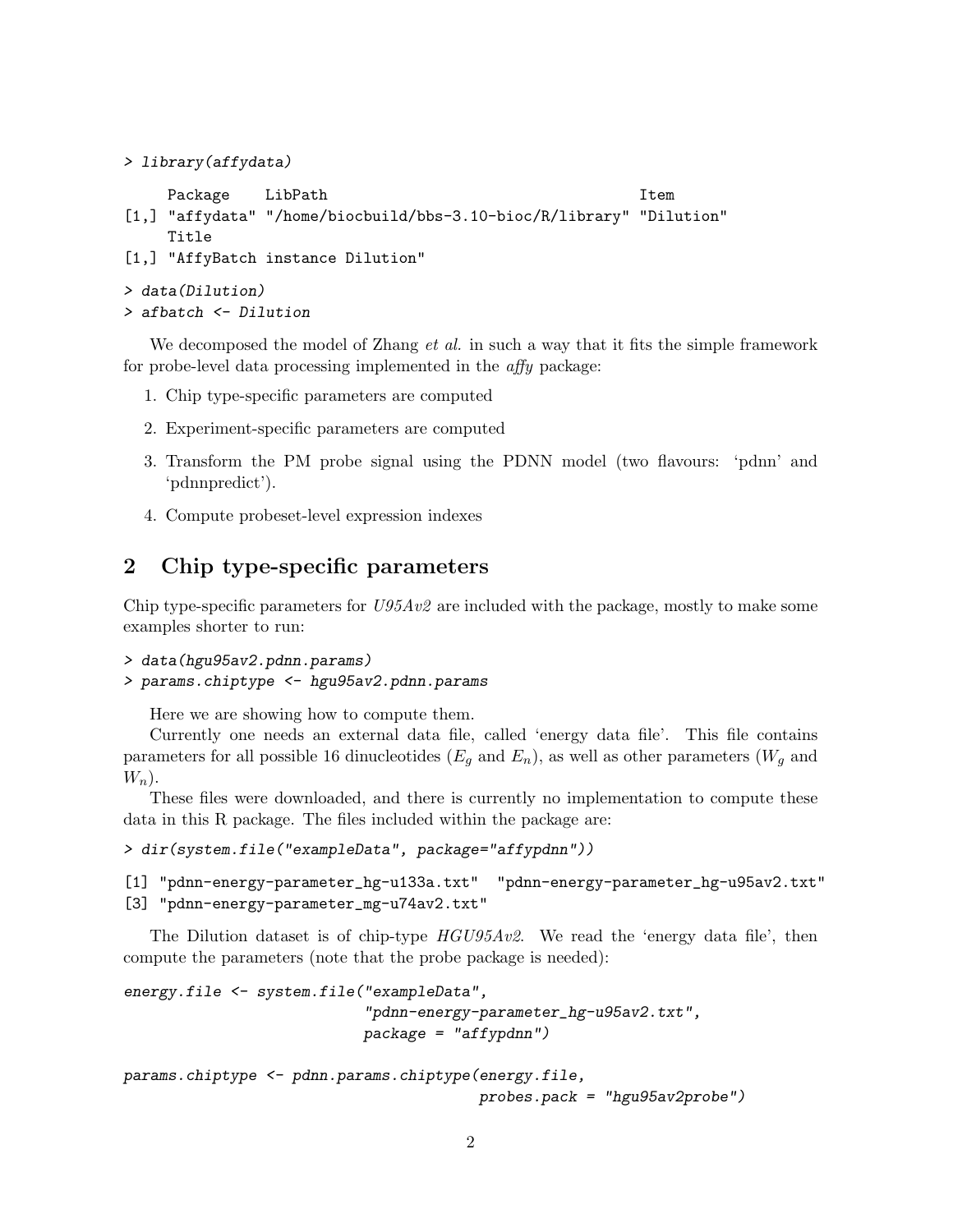## 3 Experiment-specific parameters

Parameters specific to an experiement, that is the probe-level values in a CEL file, can be computed easily:

params <- find.params.pdnn(afbatch, hgu95av2.pdnn.params)

# 4 Transform the PM probe-level signal

Here we arbitrarily pick two probesets:

```
> ppset.name <- c("41206_r_at", "31620_at")
> ppset <- probeset(afbatch, ppset.name)
```
Computing the transformed the PM probe-level signals is then just a matter of calling one of the functions:

```
 pmcorrect.pdnnpredict
```

```
 pmcorrect.pdnn
```

```
> par(mfrow=c(2,2))> for (i in 1:2) {
+ probes.pdnn <- pmcorrect.pdnnpredict(ppset[[i]], params,
+ params.chiptype = params.chiptype)
+
+ plot(ppset[[i]], main=paste(ppset.name[i], "\n(raw intensities)"))
+ matplotProbesPDNN(probes.pdnn,
+ main = paste(ppset.name[i],
+ "\n(predicted intensities)"))
+ }
```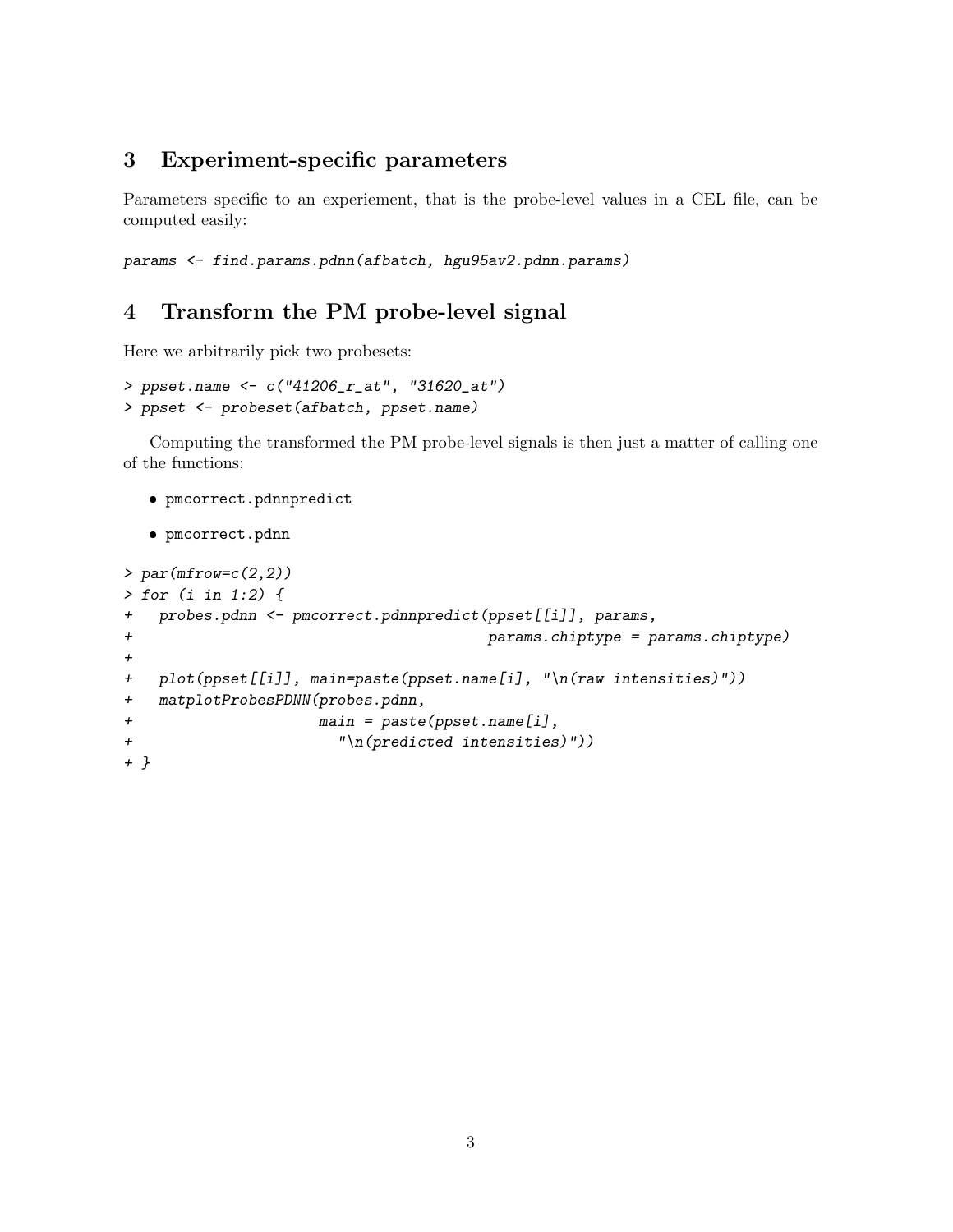

#### 5 expressopdnn

Processing probe-level data can be done by using a modified<sup>[1](#page-3-0)</sup> version of the function expresso in the affy package.

Like its *affy* counterpart, expressopdan is a simple wrapper around a sequence of preprocessing steps. The example below shows a typical usage of it; the documentation page can be referred to for an exhaustive description of the parameters it accepts.

Here we take only ten probesets:

```
> ids <- ls(getCdfInfo(afbatch))[1:10]
> eset <- expressopdnn(afbatch,
+ bg.correct = FALSE,
+ normalize = FALSE,
+ findparams.param = list(params.chiptype = params.chiptype,
+ give.warnings=FALSE),
+ summary.subset=ids)
```
<span id="page-3-0"></span> $1$ The design of the function expresso showed its limitations with the requirements for this one package, and a slightly modified version had to be written.